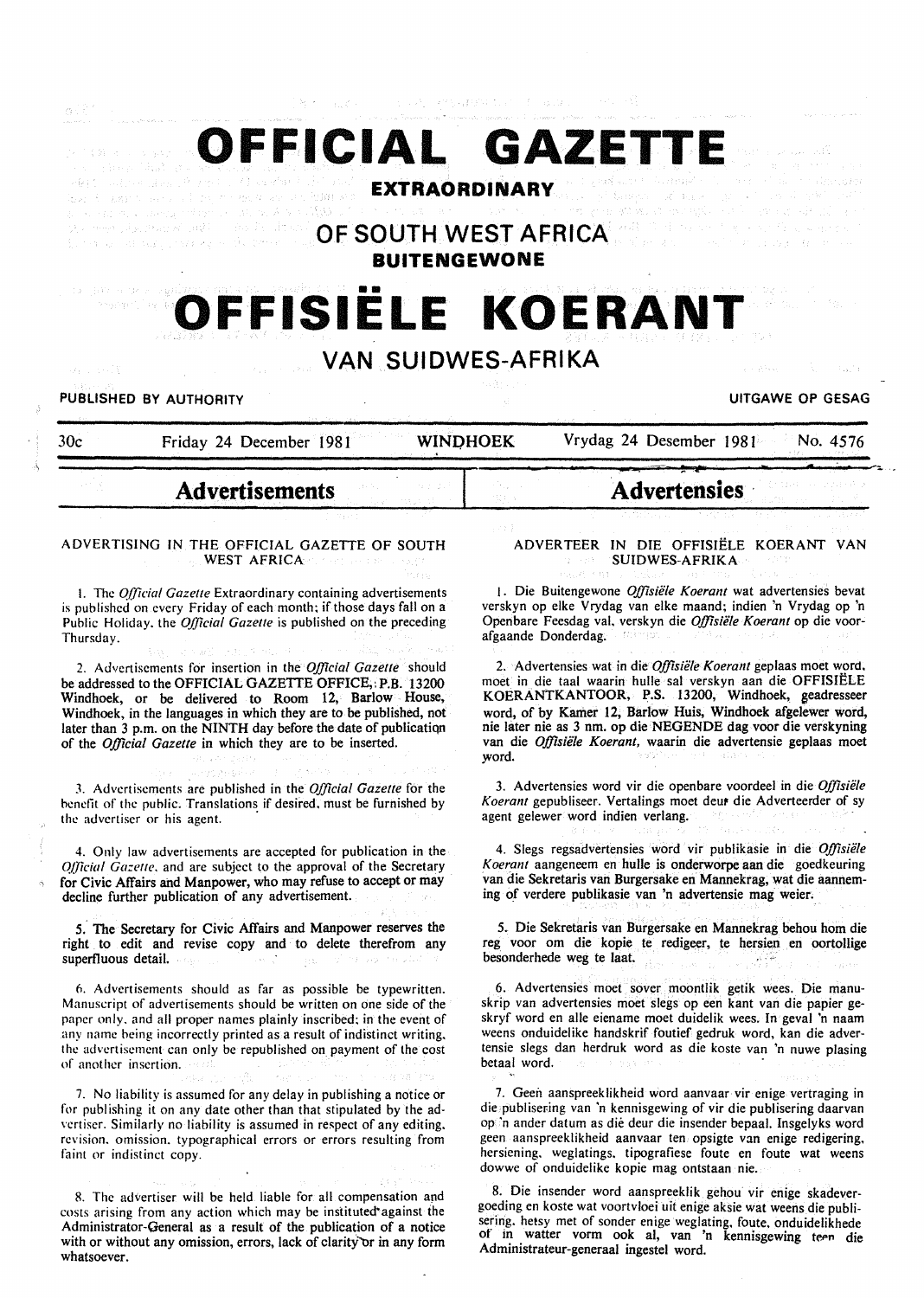9. The subscription for the *Official Gazette* is Rl2,50 per annum, post free in this Territory and the Republic of South Africa, obtainable from Messrs. The Suidwes-Drukkery Limited, P.O. Box 2196, Windhoek. Postage must be prepaid by overseas subscribers. Single copies of the *Official Gazette* may be obtained from The Suidwes-Drukkery, Limited, P. 0. Box 2196, Windhoek, at the price of 30 c per copy. Copies are kept in stock for only two years.

10. The charge for the insertion of notices is as follows and is payable in the form of cheques, bills, postal or money orders:

#### LIST OF FIXED TARIFF RATES

A MIRIDA

| あとうしん かいしょうか<br>Standardised notices<br>しゅうしもい バーム やみおこ                                                                                                                                                                            | Rate per<br>insertion |  |
|------------------------------------------------------------------------------------------------------------------------------------------------------------------------------------------------------------------------------------|-----------------------|--|
|                                                                                                                                                                                                                                    | R                     |  |
| Administration of Estates Acts notices: Forms J. 297                                                                                                                                                                               | al de                 |  |
|                                                                                                                                                                                                                                    | 2,00                  |  |
|                                                                                                                                                                                                                                    | 5,00                  |  |
|                                                                                                                                                                                                                                    | 5,00                  |  |
| Change of name (four insertions)                                                                                                                                                                                                   | 25,00                 |  |
|                                                                                                                                                                                                                                    | 6.00                  |  |
| Insolvency Act and Company Acts notices: J 28, J 29,                                                                                                                                                                               |                       |  |
|                                                                                                                                                                                                                                    | 4,00                  |  |
| N.B. - Forms 2 and 6 - additional statements ac-<br>cording to word count table, added to the basic<br>tariff.<br>and the same state of the state of the state of the state of the state of the state of the state of the state of |                       |  |
| the construction of the construction of the construction of the construction of the construction of the construction of the construction of the construction of the construction of the construction of the construction of th     | 2527                  |  |
| Naturalisation notices (including a reprint for the ad-                                                                                                                                                                            | 2,00                  |  |
|                                                                                                                                                                                                                                    | 2.00                  |  |
| Slum Clearance Court notices, per premises                                                                                                                                                                                         | 4.00                  |  |
| Third party insurance claims for compensation                                                                                                                                                                                      | 2,50                  |  |
| Unclaimed moneys - only in the extraordinary<br>Official Gazette, closing date 15 January (per en-                                                                                                                                 | in the p              |  |
|                                                                                                                                                                                                                                    | $0,80$ .              |  |
| as en la constitución amb a programa de Marco Compositores.                                                                                                                                                                        |                       |  |

graph with con-

 $\sim r_{\rm g}$ 

*Non-standardised notices* 

Company notices:

| Short notices: Meetings, resolutions, offer of com-<br>promise, conversion of company, voluntary<br>windings-up; closing of transfer or members'. |       |
|---------------------------------------------------------------------------------------------------------------------------------------------------|-------|
| registers and/or declaration of dividends                                                                                                         | 11,00 |
| Declaration of dividend with profit statements, in-<br>cluding notes                                                                              | 25,00 |
| Long notices: Transfers, changes with respect to<br>shares or capital, redemptions, resolutions, volun-                                           |       |
| tary liquidations                                                                                                                                 | 37,00 |
| Liquor Licence notices (in extraordinary Gazettes,<br>viz. June/Tvl, November/Cape, January/O.F.S.,                                               | 7,00  |
| April/Natal), per bilingual application                                                                                                           | 7.00  |
| Orders of the Court:<br>Provisional and final liquidations or sequestra-                                                                          |       |
| Reductions or changes in capital mergers, offer of                                                                                                | 14.00 |
| Judicial managements, curator bonis and similar                                                                                                   | 37,00 |
|                                                                                                                                                   | 37.00 |
|                                                                                                                                                   | 4.00  |
| Supersessions and discharge of petitions (J 158)                                                                                                  | 4,00  |
| Sales in execution and other public sales:                                                                                                        |       |
| Public auctions, sales and tenders:                                                                                                               | 18,00 |
|                                                                                                                                                   | 6.00  |
|                                                                                                                                                   | 15,00 |

9. Die jaarlikse intekengeld op die *Offisiele Koerant* is Rl2.50 posvry in hierdie Gebied en die Republiek van Suid-Afrika, verkrygbaar by die here Die Suidwes-Drukkery Beperk, Posbus 2196, Windhoek. Oorsese intekenaars moet posgeld vooruit betaal. Enkel eksemplare van die *Offisiele Koerant* is verkrygbaar van die here Die Suidwes-Drukkery Beperk, Posbus 2196, Windhoek, teen 30c per eksemplaar: Eksemplare word vir slegs twee jaar in voorraad gehou.

10. Die koste vir die plasing van kennisgewings is soos volg en is betaalbaar by wyse van tjeks, wissels, pos- of geldorders:

#### **LYS VAN VASTE TARIEWE**

| Gestandaardiseerde kennisgewings<br>(第1983年) 1975年                                                            | Tarief per<br>plasing<br>R |
|---------------------------------------------------------------------------------------------------------------|----------------------------|
|                                                                                                               | $-6,00$<br>5,00            |
| Boedelwettekennisgewings: Vorms J. 297, J. 295, J.                                                            |                            |
|                                                                                                               | 2.00                       |
| Derdeparty-assuransie-eise om skadevergoeding<br>Insolvensiewet- en maatskappywettekennisgewings: J           | 2,50                       |
|                                                                                                               | 4,00                       |
| L.W. - Vorms 2 en 6 - bykomstige verklarings<br>volgens woordetal-tabel, toegevoeg tot die basiese<br>tarief. |                            |
| Naamsverandering (vier plasings)<br>Naturalisasiekennisgewings (insluitende 'n herdruk vir                    | 25,00                      |
|                                                                                                               | 2,00                       |
| Onopgeëiste geld - slegs in die buitengewone Offi-                                                            |                            |
| siële Koerant, sluitingsdatum 15 Januarie (per in-                                                            |                            |
| skrywing van "naam, adres en bedrag")                                                                         | 0.80.                      |
|                                                                                                               | .5,00                      |
| Slumopruimingshofkennisgewings, per perseel                                                                   | 4,00                       |
| Verlore lewensversekeringspolisse                                                                             | 2,00                       |
| siële koerante, t.w. Junie/Tvl. November/Kaap,<br>Januarie/O.V.S., April/Natal) per tweetalige aan-           | 7.00                       |
| Geregtelike en ander openbare verkope:                                                                        |                            |
|                                                                                                               | 18.00                      |
| Openbare veilings, verkope en tenders:                                                                        |                            |
|                                                                                                               |                            |
|                                                                                                               | 6,00                       |
|                                                                                                               | 15,00                      |
| Handelsmerke in Suidwes-Afrika                                                                                | 23,00                      |
|                                                                                                               | 11,00                      |
| Likwidateurs en ander aangesteldes se kennisgewings                                                           | 7,00                       |
| Maatskappykennisgewings:                                                                                      |                            |
| Kort kennisgewings: Vergaderings, besluite, aan-                                                              |                            |
| bod van skikking, omskepping van maatskappy,                                                                  |                            |
| vrywillige likwidasies, ens.; sluiting van oordrag-                                                           |                            |
| of lederegisters en/of verklarings van dividende                                                              | 11,00                      |
| Verklaring van dividende met profytstate, notas in-                                                           |                            |
| gesluit                                                                                                       | 25.00                      |
| Lang kennisgewings: Oordragte, veranderings met                                                               |                            |
| betrekking tot aandele of kapitaal, aflossings, be-                                                           |                            |
| sluite, vrywillige likwidasies                                                                                | 37,00                      |
| Orders van die Hof:                                                                                           |                            |
| Voorlopige en finale likwidasies of sekwestrasies                                                             | 14.00                      |
| Verlatings of veranderings in kapitaal, samesmel-                                                             |                            |
| Geregtelike besture, kurator bonis en soortgelyke                                                             | 37,00                      |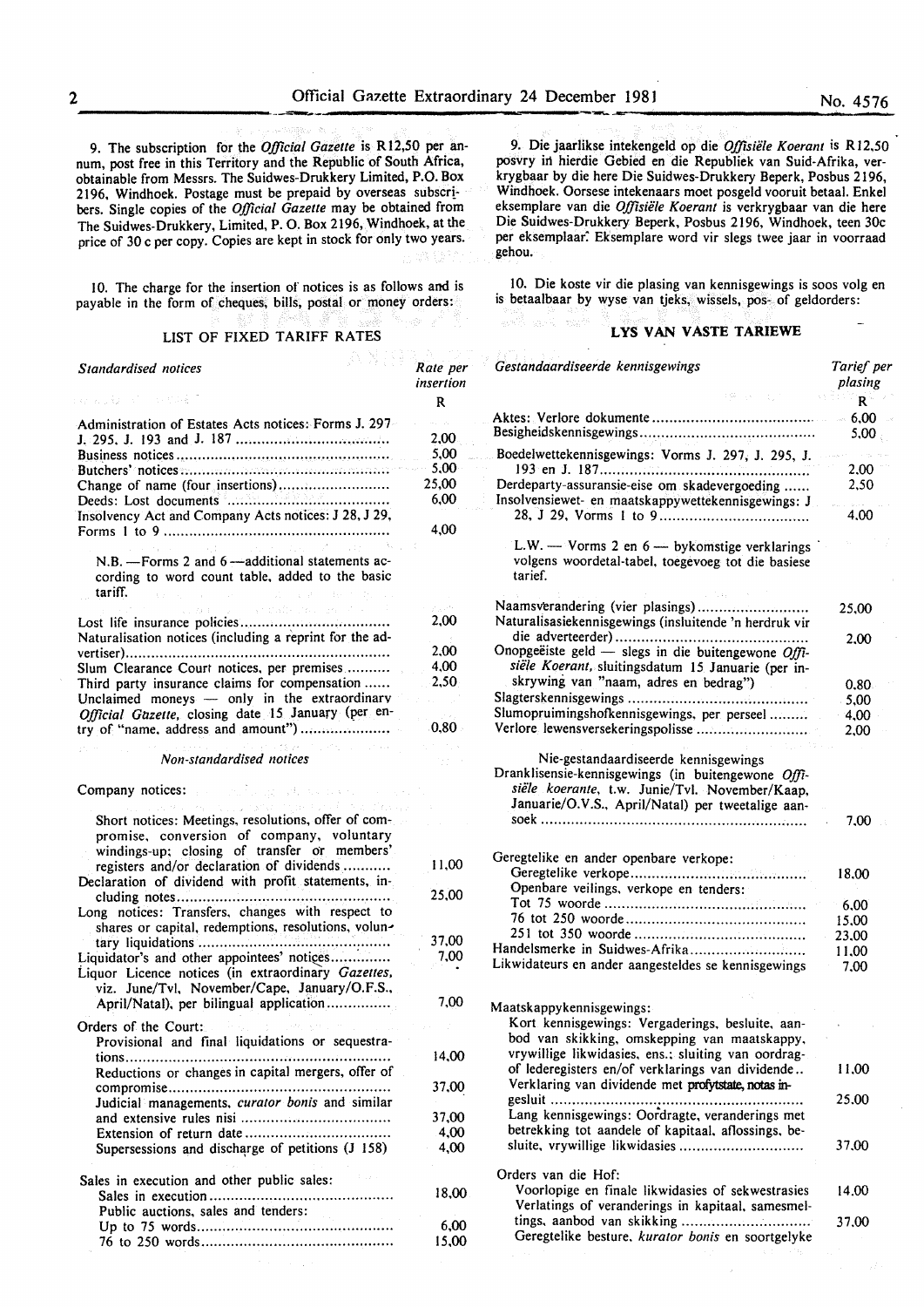| 23.00        |
|--------------|
| $\sim$ 11.00 |

#### Vorm/Form **J** 18-7

#### **LIQUIDATION AND DISTRIBUTION ACCOUNTS IN DECEASED ESTATES LYING FOR INSPECTION**

In terms of section  $35(5)$  of Act 66 of 1965, notice is hereby given that copies of the liquidation and distribution accounts (first and fmal, *unless otherwise stated)* in the estates specified below will be open for the inspection of all persons interested therein for a period of 21 days (or shorter or longer *if specially stated)* from the date specified or from the date of publication hereof, whichever may be the later, and at the offices of the Masters and Magistrates as stated.

Should no objection thereto be lodged with the Masters concerned during the specified period, the executors will proceed to make payments in accordance with the accounts.

446/81 VAN ZYL Johanna Glaudina Maria 970528 0002 00 2 Johannes Marthinus van Zyl 910916 5002 106 30 dae Keetmanshoop Windhoek Volkskas Beperk Posbus 383, Pretoria

510/81 - HALECKER Kurt Alwin 380422 5005 000 Marconistraat 50, Windhoek Windhoek R.H. Meyeridricks, Bestuurder. Santamtrust Bpk., Posbus 4333. Kaapstad

315/81 - BOTHA Johan Cornelius 110428 5029 00 4 Okahandja Okahandja, Windhoek Barclays-Nasionale Bank Beperk Posbus 460, Windhoek

#### Vorm/Form J 193

#### **NOTICE TO CREDITORS IN DECEASED ESTATES**

All persons having claims against the estates mentioned below are hereby called upon to lodge their claims with the executors concerned, within 30 days (or otherwise as indicated) calculated from the date of publication hereof. The information is given in the following order: Estate number, surname and christian names, date of birth, identity number, last address, date of death; surviving spouse's names, surname date of birth and identity number; name and address of executor or authorised agent, period allowed for lodgement •Jf claims if *other than* 30 *days.* 

426/81 - LOUWRENS (gebore Thirion) Johanna Adriana Windboek.l2.11.1903 031119 0016 00 7 19de Laan, Karasburg 25 September 1981 Cornelia Elizabeth Rieckert (gebore Louwrens) p/a Rissik & Cox, lOde Laan, Posbus 8, Karasburg

467/81 - BARNARD Cornelius Jakobus Windhoek 6 September 1924 2409065014004 Mariental 20 Oktober 1981 Johanna Elizabeth Barnard (gebore Wilsnach) 20 April 1925 250420 0010 006 Barclays-Nasionale Bank Beperk Posbus 460. Windhoek

499/81 - VILJOEN Helena Maria Etizabeth 5.09.1928 280905 0006 00 8 Aroab 27.10.81 Louwrens Erasmus Viljoen 26.10.i927 27i026 5016 00 8 Barclays Nasionale Bank Beperk Posbus 460. Windhoek

·497/81 -- BA.RNARD Elias Windhoek 9 Desember 1925 251209 5008<sub></sub>00 | Posbus 450, Keetmanshoop 10 September 1981 R.H. Meycridricks. Bestuurder. Santamtrust Beperk Posbus 4333. Kaapstad 8000

en uitgebreide bevele pisi ................................ . Verlenging van keerdatum ............................... . Tersydestellings en afwysings van petisies (J 158)

#### **LIKWIDASIE- EN DISTRIBUSIEREKENING IN BESTORWE BOEDELS WAT TER INSAE LÊ**

Ingevolge artikel 35(5) van Wet 66 van 1965, word hierby kennis gegee dat duplikate van die likwidasie- en distribusierekenings (eerste en finale, *tensy anders vermeld)* in die boedels hieronder vermeld, in die kantore van die Meesters en Landdroste soos vermeld en gedurende 'n tydperk van 21 dae (of korter of Ianger in*dien spesiaal vermeld)* vanaf gemelde datums of vanaf datum van publikasie hiervan, as dit later is, ter insae lê van alle persone wat daarby belang het.

Indien binne genoemde tydperk geen besware daarteen by die betrokke Meesters ingedien word nie, gaan die eksekuteurs oor tot die uitbetalings ingevolge gemelde rekenings.

403/81 - LEMMER Gertrud Emma 160523 0018 10 8 Grootfontein Lemmer Hermanus Richard 170723 5033 00 7 Grootfontein Windhoek Barclays-Nasionale Bank Beperk Posbus 460, Windhoek

335/81- FRICKE (gebore Nieft) Anna Luise 9403260001000 distrik Karibib Karibib Windhoek Barclays-Nasionale Bank Beperk Posbus 460. Windhoek

487/81 - BRITS Sarah Elizabeth 620121 01 0060 0 Brandbergweg 12. Outjo Wilhelm Alwyn Brits 561013 01 0020 I Outjo Windhoek Volkskas Beperk Posbus 383. Pretoria

#### **KENNISGEWING AAN KREDITEURE IN BESTORWE BOEDELS**

Aile persone wat vorderinge het teen die boedels hieronder vermeld, word hierby versoek om hul vorderinge by die betrokke eksekuteurs en binne 'n tydperk van 30 dae (of andersins soos aangedui) gereken vanaf die datum van publikasie hiervan in te lewer. Die inligting word verstrek in die volgorde: Boedelnommer, familienaam en voorname, geboortedatum, persoonsnommer; laaste adres, datum oorlede; nagelate eggenoot(note) se name, familienaam, geboortedatum en persoonsnommer; naam en adres van eksekuteurs of gemagtigde agent, tydperk toegelaat vir lewering van vorderings *indien anders as* 30 *dae.* 

492/81 -- BOTHA Matthaus Nikolaus Windhoek 16.05.1913 130516 5011 000 Webbstraat nr. I. Windhoek 15.10.1981 R.H. Meycridricks. Bestuurder. Santamtrust Bpk. Posbus 4333. Kaapstad (Eksekuteur)

356/Xl - FREI Otto Johann Windhoek 28 Julie 1913 130728 5016 000 Plaas Dir Ellis. distrik Windhoek 16 Julie 1981 R.H. Meyeridricks. Bestuurder. Santamtrust Bpk. Posbus 4333. Kaapstad (Eksekuteur)

489/81 - OLIVIER Andries Jacobus Windhoek 11 Oktober 1962 onbekend Huis nr. 151. Auobplaat. Gochas 18 Julie 1981 ongetroud R.H. Meyeridricks. Bestuurder. Santamtrust Bpk. Posbus 4333. Kaapstad Eksekuteur

518/81- SCHMID Wiebke Chreste 24 Oktober 1937 371024 0008 00 4 Chateaustraat 46. Windhoek 22 Oktober 1981 Windhoek Otto Friedrich Schmid 19 Desember 1933 331219 5007 10 5 Volkskas Beperk Posbus 383. Pretoria

I *lilt XI* /\IlLLER Frank Stanlev. 21 Mei 1901 0105215004 00 0 II Proteaweg Worcester 24 Februarie 1981 Geen Dr Weder Kruger en Hartmann Posbus 864, Windhoek

37,00 4,00 4,00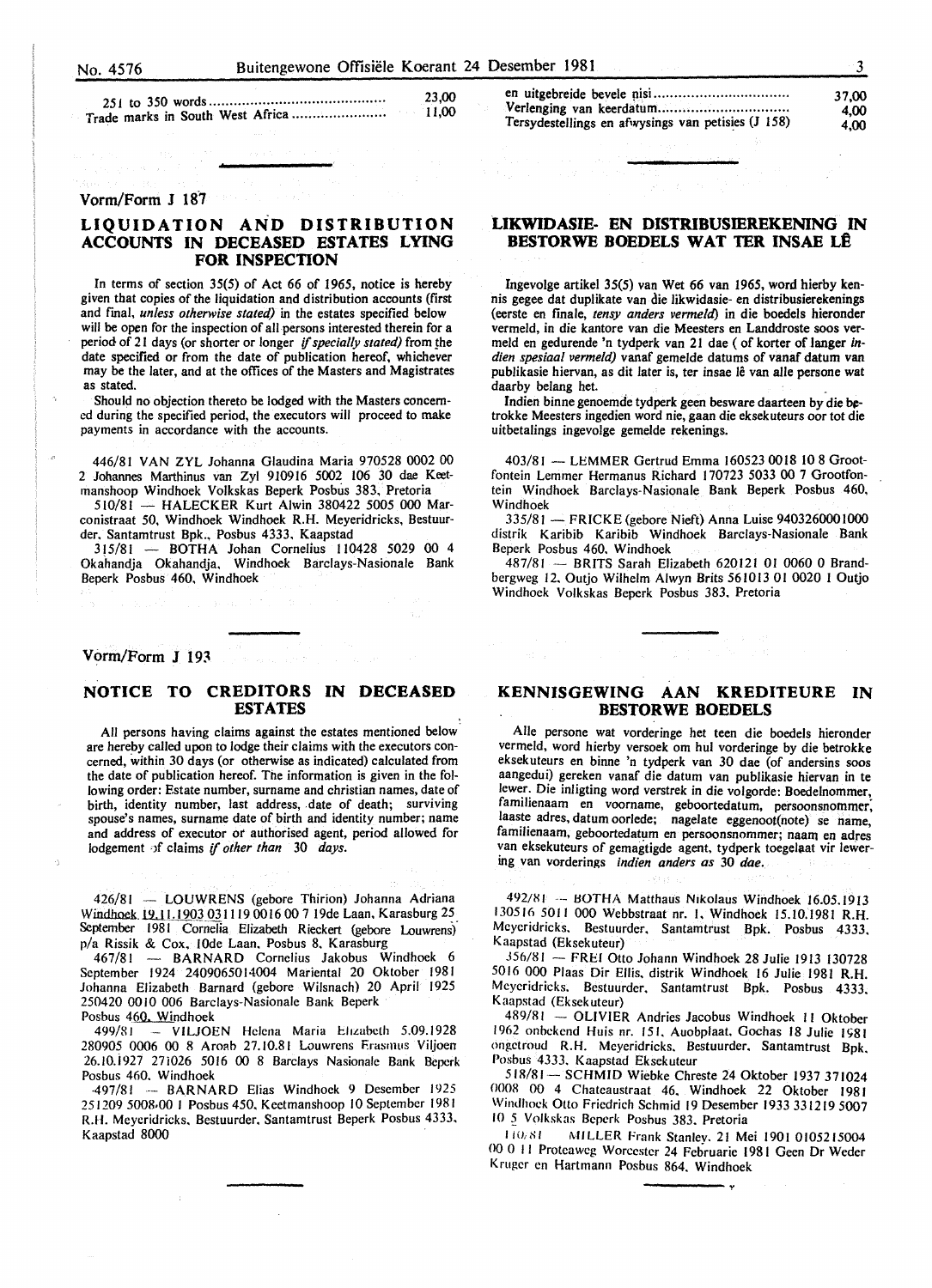#### **NOTICE TO CREDITORS IN DECEASED ESTATES.**

All persons having claims against the estates specified in the schedule, are called upon to lodge their claims with the executors concerned within a period of 30 days (or otherwise as indicated) from the date of publication hereof.

#### **KENNISGEWING VAN KREDITEURE IN BESTORWE BOEDELS.**

Aile persone wat vorderinge het teen die boedels in die bylae vermeld, word versoek om sodanige vorderings binne 'n tydperk van 30 dae (of andersins soos aangedui) vanaf die datum van publikasie hiervan by die betrokke eksekuteurs in te lewer.

MON AGUST! 446/81 - VAN ZYL Johanna Glaudina Maria Windhoek 28 Mei 1897 970528 0002 00 2 Ons Tuiste Keetmanshoop 14 Oktober 1980 Johannes Marthinus van Zyl 16 September 1891

as all change for law and of yras yn ytraddiwm y <del>sei</del> a singst at rayer. Vorm/Form 297, the state of the company of the company of the company of the company of the company of the company of the company of the company of the company of the company of the company of the company of the company of

a di secolul de la comunitativa de la capacità del conservació de l'altres de l'altre de l'altre de l'altre de<br>La capacità de la capacità de l'altre de l'altre de l'altre de l'altre de l'altre de l'altre de l'altre de l'a NOTICE FOR ELECTION OF EXECUTORS AND/OR

**TUTORS.** asteromo.<br>Igrej opportuur ofta ka

#### ELECTION OF EXECUTORS AND TUTORS

The Estates of the Persons mentioned in the subjoined Schedule being unrepresented, interested, interested parties are hereby given notice by Masters of the Supereme Courts of South Africa, that meetings will be held in the several Estates at the dates, times and places specified, for the purpose of selecting some Person or Persons, for approval by the respective Masters, as fit and proper to be appointed by them as Executors or Tutors, as the case may be. Meetings in a town in which there is a Master's Office, will be held before the Master; elsewhere they will be held before the Magistrate.

 $N.B.$  - Items indicated by a  $*$  on the left hand side, denote the election of a Tutor; otherwise an Executor is to be elected.

.<br><mark>San seba</mark>ng menggunakan pada salah salah salah salah salah salah salah salah salah salah salah salah salah sala

an<br>1980 - Andrew Sterling, Amerikaansk konstning<br>1980 - Andrew Sterling, Amerikaansk konstning a de la componentación de la componentación de la componentación de la componentación de la componentación de<br>Marco de la componentación de la componentación de la componentación de la componentación de la componentación<br>M

a componenta de la parte de la componenta<br>a componenta de la parte de la componenta de la componenta de la componenta de la componenta de la componenta<br>a parte de la componenta de la componenta de la componenta de la compo

910916 5002 I 06 Volkskas Beperk Posbus 383. Pretoria e<br>Gander en staan (1944), Dag g Persia i Vilare se presia del 1960 e a 1960 altros bancoreano admást

KENNIS VIR VERKIESING VAN EKSEKUTEURS EN/OF Voor de Seens voor die Arte en 2000 <mark>voor Belgiste en 200</mark>0 van de Se

#### VERKIESING VAN EKSEKUTEURS EN VOOGDE

Aangesien die Boedels van die Persone vermeld in onderstaande Bylae nie verteenwoordig is nie, word hierby deur Meesters van die Hooggeregshowe van Suid-Afrika aan · belanghebbendes kennis gegee, dat byeenkomste ten opsigte van die verskillende Boedels op die datums, tye en plekke vermeld, gehou sal word met die doe! om 'n Persoon of Persone te kies vir goedkeuring deur die onderskeie Meesters as geskik en bekwaam om deur hulle aangestel te word as Eksekuteurs of Voogde, na gelang van omstandighede.

In 'n stad waarin 'n Kantoor van 'n Meester is, word die byeenkoms voor die Meester gehou en in ander plekke voor die Landdros.

L.W. - Items aan die linkerkant met 'n \* gemerk, dui aan die verkiesing van 'n Voog; andersins word 'n Eksekuteur gekies.

Manager State State 530/81 -ACKERMANN Friedrich Klerk 29.11.81 08.1.82 10 . vrn Windhoek

end all the service states of

# **Vorm/Form 519**

e e constata della<br>Terra della constata

图1000000000000 网络金色 经原始

#### **LIQUIDATION AND DISTRIBUTION ACCOUNT IN DE-CEASED ESTATE LYING FOR INSPECTION**

In terms of section 35 (5) of Act .66 of 1965 notice is hereby given that the liquidation and distribution account in the Estate specified in the Schedule will be open for the inspection of all persons interested therein for a period of 21 days from the date of publication hereof (or otherwise as indicated) at the offices of the Master of the Supreme Court and Magistrate, as stated.

Should no objection thereto be lodged with the Master during the specified period, the Executor will proceed to make payment in ac- cordance therewith. i saka menjudi di sebagai menjudi sebagai sama dan banyak di saka dan Afrika (di sebagai sebagai sebagai sebag<br>Menukat dan sebelah dasal menutus dan di sebagai sebagai membutkan dan di sebagai sebagai sebagai sebagai seba<br> **LIKWIDASIE EN DISTRIBUSIEREKENING IN BESTORWE BOEDEL WAT TER INSAE LÊ** 

e se política de la campana.<br>Para la propia de la campana de la campana de la política de la campana de la campana de la campana de la camp<br>Para la campana de la campana de la campana de la campana de la campana de la camp

ي منتظرفي عربية في

 $\mathcal{N}_1, \mathcal{N}_2$  ,  $\mathcal{N}_2$  ,  $\mathcal{N}_3$ 

Ingevolge artikel 35 (5) van Wet 66 van 1965 word hierby kennis gegee dat die likwidasie- en distribusierekening in die Boedel in die·Bylae vermeld in die kantore van die Meester van die Hooggeregshof en Landdros soos vermeld vir 'n tydperk van 21 dae vanaf die datum van publikasie hiervan (of andersins soos aangedui) ter insae sal le vir aile persone wat daarby belang het.

Indien geen besware daarteen by die Meester binne die gemelde tydperk ingedien word nie, sal die eksekuteur tot uitbetaling daarvolgens oorgaan. We have the same that we are the set of

261/81 - PIETZSCH Karl Friedrich Horst 280203 5016 002 Swakopmund Eerste Likwidasie en Distribusierekening Windhoek Swakoprnund Standard Bank SW A Ltd Posbus 2164. Windhoek